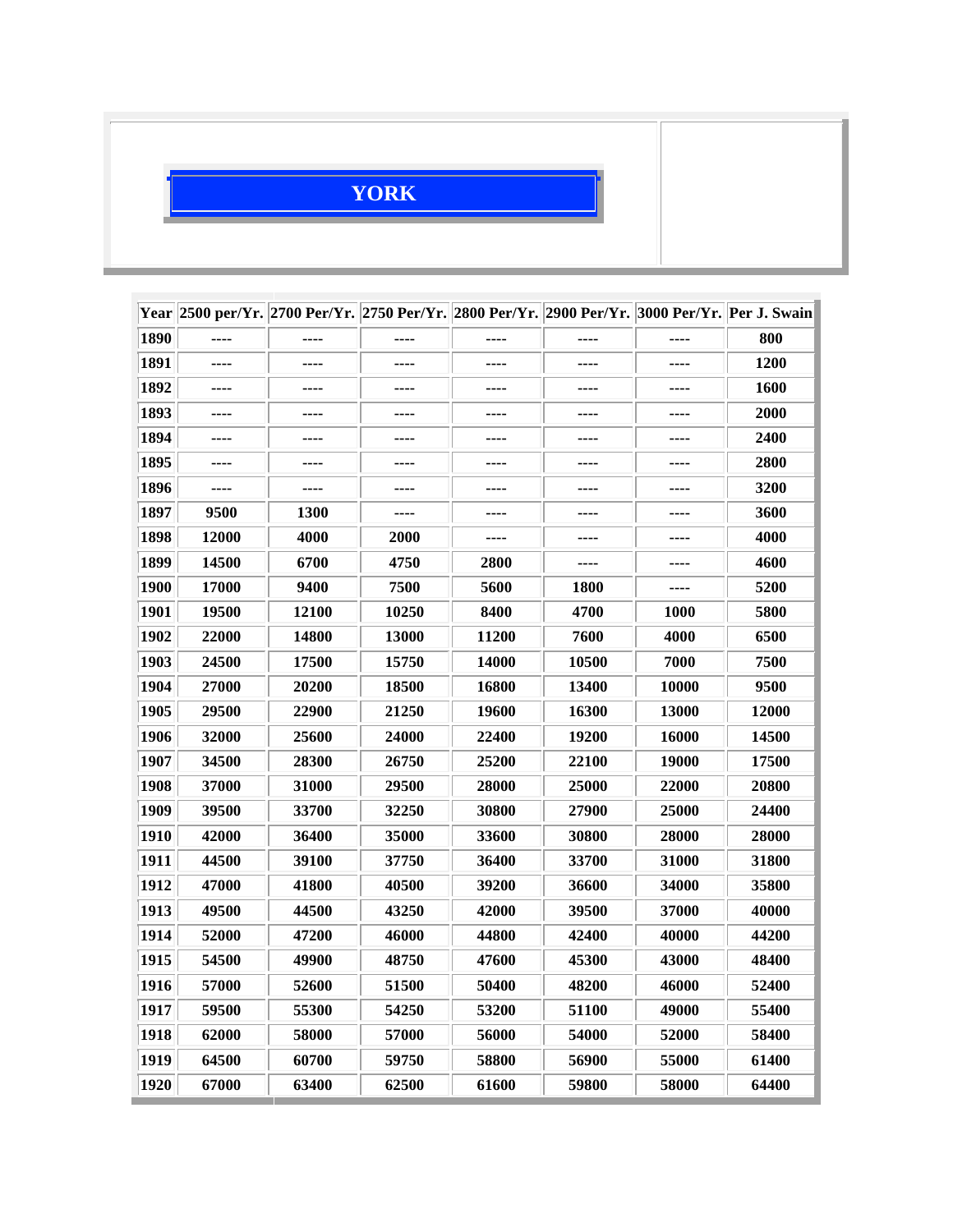| 1921 | 69500  | 66100  | 65250  | 64400  | 62700  | 61000  | 67900  |
|------|--------|--------|--------|--------|--------|--------|--------|
| 1922 | 72000  | 68800  | 68000  | 67200  | 65600  | 64000  | 71400  |
| 1923 | 74500  | 71500  | 70750  | 70000  | 68500  | 67000  | 74900  |
| 1924 | 77000  | 74200  | 73500  | 72800  | 71400  | 70000  | 78400  |
| 1925 | 79500  | 76900  | 76250  | 75600  | 74300  | 73000  | 81900  |
| 1926 | 82000  | 79600  | 79000  | 78400  | 77200  | 76000  | 85400  |
| 1927 | 84500  | 82300  | 81750  | 81200  | 80100  | 79000  | 88900  |
| 1928 | 87000  | 85000  | 84500  | 84000  | 83000  | 82000  | 92400  |
| 1929 | 89500  | 87700  | 87250  | 86800  | 85900  | 85000  | 95400  |
| 1930 | 92000  | 90400  | 90000  | 89600  | 88800  | 88000  | 97900  |
| 1931 | 94500  | 93100  | 92750  | 92400  | 91700  | 91000  | 99900  |
| 1932 | 97000  | 95800  | 95500  | 95200  | 94600  | 94000  | 101900 |
| 1933 | 99500  | 98500  | 98250  | 98000  | 97500  | 97000  | 103900 |
| 1934 | 102000 | 101200 | 101000 | 100800 | 100400 | 100000 | 105900 |
| 1935 | 104500 | 103900 | 103750 | 103600 | 103300 | 103000 | 108400 |
| 1936 | 107000 | 106600 | 106500 | 106400 | 106200 | 106000 | 110900 |
| 1937 | 109500 | 109300 | 109250 | 109200 | 109100 | 109000 | 113400 |
| 1938 | 112000 | 112000 | 112000 | 112000 | 112000 | 112000 | 116400 |
| 1939 | 114500 | 114700 | 114750 | 114800 | 114900 | 115000 | 119400 |
| 1940 | 117000 | 117400 | 117500 | 117600 | 117800 | 118000 | 122400 |
| 1941 | 119500 | 120100 | 120250 | 120400 | 120700 | 121000 | 125400 |
| 1942 | 122000 | 122800 | 123000 | 123200 | 123600 | 124000 | 128400 |
| 1943 |        |        |        |        |        |        |        |
| 1944 | ----   | ----   | ----   | ----   | ----   | ----   | ----   |
| 1945 | 124500 | 125500 | 125750 | 126000 | 126500 | 127000 | 131400 |
| 1946 | 127000 | 128200 | 128500 | 128800 | 129400 | 130000 | 135400 |
| 1947 | 129500 | 130900 | 131250 | 131600 | 132300 | 133000 | 139400 |
| 1948 | 132000 | 133600 | 134000 | 134400 | 135200 | 136000 | 144400 |
| 1949 | 134500 | 136300 | 136750 | 137200 | 138100 | 139000 | 150400 |
| 1950 | 137000 | 139000 | 139500 | 140000 | 141000 | 142000 | 158400 |
| 1951 | 139500 | 141700 | 142250 | 142800 | 143900 | 145000 | 167400 |
| 1952 | 142000 | 144400 | 145000 | 145600 | 146800 | 148000 | 175400 |
| 1953 | 144500 | 149800 | 147750 | 148400 | 149700 | 151000 | 182400 |

## ESTIMATING THE DATE OF MANUFACTURE:

The estimated production curves for the YORK Band Instruments are based on instruments for which serial number and date of manufacture are known. The beginning serial numbers on the above lists were calibrated by counting backwards from known/verified serial number (#112000). In addition, an